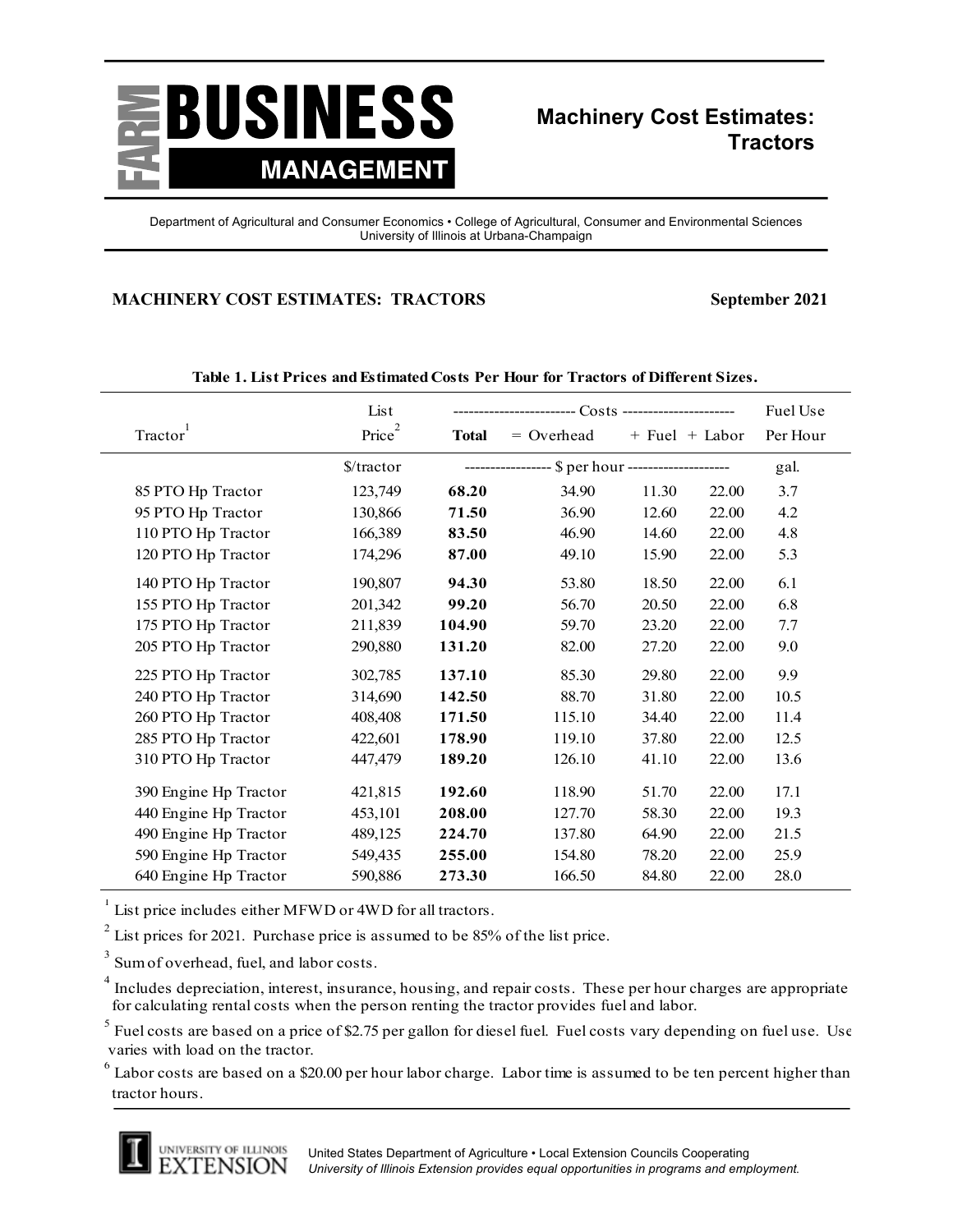Table 1 shows estimated costs for different sized tractors. These estimates are useful for determining machinery costs on farms, rental rates for machinery, and custom rates for machinery operations. Costs include charges for depreciation, interest, insurance, housing, repairs, fuel and labor. Not included are allowances for profit. Charging custom rates at estimated costs should cover costs, but will not generate profits. Adding 5 to 15 percent to estimated costs may be appropriate when determining custom rates.

## **Methods of Calculating Costs**

Formulas developed by the American Society of Agricultural Engineers (ASAE) are used to calculate costs. All costs are based on buying a new tractor, owning the tractor for 10 years, and using the tractor 300 hours per year. A more detailed description of how each cost is calculated is given below.

**Depreciation:** Depreciation covers the decline in the tractor's value over its life. Depreciation is calculated as: (purchase price – salvage value) / years of ownership. The purchase price equals the list price of the tractor (Table 1) times 85 percent. The salvage value gives the price of the tractor when sold. Given a 10 year life, ASAE Standards suggest a salvage value equal to 36 percent of a tractor's list price. Purchase price 85% of list price Interest rate 4.5% of remaining value Insurance and housing 1.0% of remaining value Diesel fuel \$2.75 per gallon Lubrication cost 10% of fuel costs Tractor hours 300 per year Years of life 10 years Labor charge \$20.00 per hour Labor time 1.10 times tractor hours **Table 2. Factors Used in Calculating Costs.**

**Interest:** Interest covers the cost of having funds invested in the machine. Interest is calculated by multiplying the remaining value of the machine at the beginning of each year by a 4.5 percent interest rate. The remaining value is calculated using ASAE standards. The 4.5 percent interest rate represents a charge for equity and debt capital invested in the machine. The yearly interest charges are totaled and then divided by the total hours of use.

**Insurance and Housing:** Insurance and housing costs are calculated in a manner similar to interest costs using a one percent charge on the tractor's remaining value.

**Repairs:** Repairs cover repair parts, installation charges, and general maintenance. These costs are calculated using ASAE formulas. For 300 hours of use per year and 10 years of life, per hour repair charges equal 0.05546 times the list price of the machine.

**Fuel and Lubrication:** Fuel charges are based on diesel fuel priced at \$2.75 per gallon. Lubrication costs are figured at 10 percent of fuel cost.

**Labor:** Labor charges are based on a \$20.00 per hour labor charge. Labor time is assumed to be 10 percent more than the operating time of the tractor.

## **Composition of Costs**

Use of a tractor has a large impact on costs, with higher hour of use reducing per hour costs. For the 175 HP tractor listed in Table 1, overhead costs of \$59.70 per hour include charges for depreciation (\$34.54 per hour), interest (\$16.94), insurance and housing (\$3.77), and repairs (\$4.45). Annually, depreciation and interest costs total \$15,444 (\$34.54 per hour depreciation + \$16.94 per hour interest) x 300 hours). These \$15,444 of costs are incurred by owning the tractor and do not change with annual use. On a per hour basis, depreciation and interest costs increase as hours of use decrease. At 150